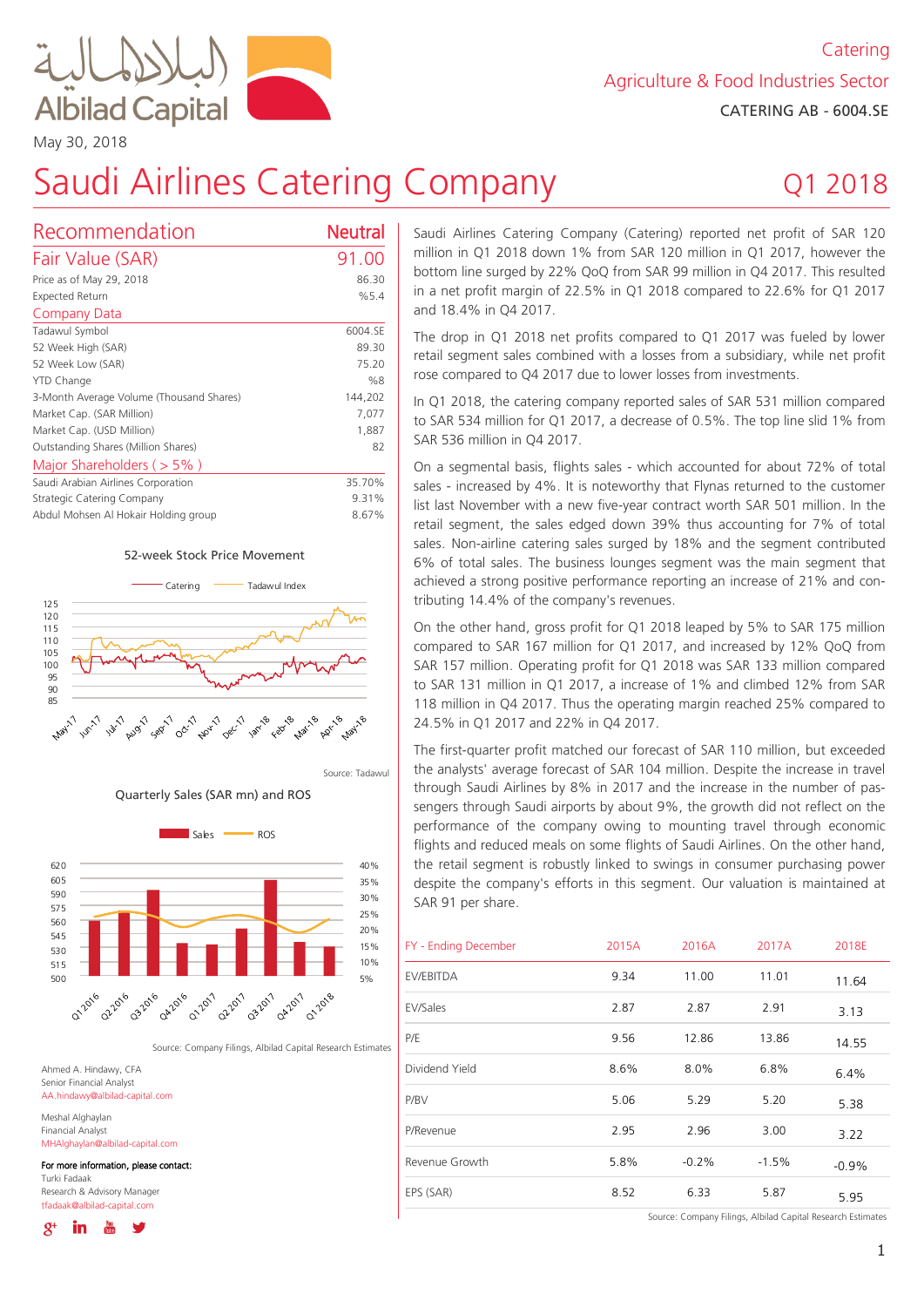## Operating segments (SAR million)

| Q1 2018        | Inflight                 | Retail                   | <b>Catering and Facilities</b> | All other Segments       | Total |
|----------------|--------------------------|--------------------------|--------------------------------|--------------------------|-------|
| Revenues       | 451                      | 45                       | 35                             | 89                       | 620   |
| Pre-Tax Income | 223                      | 3                        | $\overline{2}$                 | 99-                      | 129   |
| Tax and Zakat  | $\overline{\phantom{a}}$ | $\sim$                   | $\overline{\phantom{a}}$       | $\sim$                   | 9     |
| Net Income     | $\overline{\phantom{a}}$ | $\overline{\phantom{a}}$ | $\overline{\phantom{a}}$       | $\sim$                   | 120   |
| Q1 2017        | Inflight                 | Retail                   | <b>Catering and Facilities</b> | All other Segments       | Total |
| Revenues       | 433                      | 75                       | 29                             | 74                       | 611   |
| Pre-Tax Income | 161                      | 10                       | $4-$                           | $35 -$                   | 132   |
| Tax and Zakat  | $\overline{\phantom{a}}$ | $\sim$                   | $\overline{\phantom{a}}$       | $\overline{\phantom{0}}$ | 10    |
| Net Income     | $\overline{\phantom{a}}$ | $\overline{\phantom{a}}$ | $\overline{\phantom{a}}$       | $\sim$                   | 122   |

Presentation of financial statements may differ from the company's presentation. However, there is no impact on the final results.

\*The historical financial statements for 2015-2014 were prepared according to SOCPA standards, while the financials statements for 2013-2018 are prepared according to IFRS.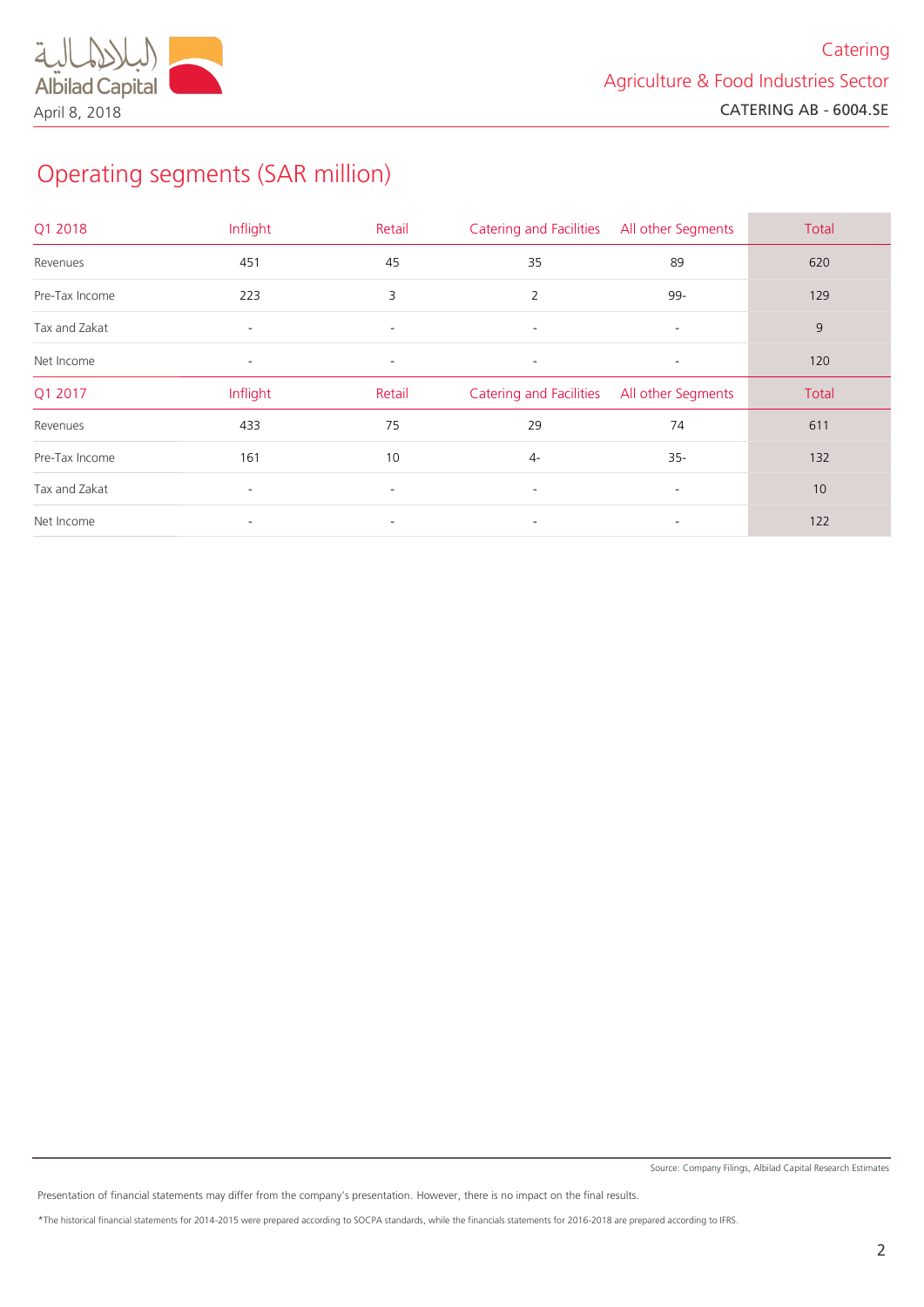### **Catering**

Agriculture & Food Industries Sector CATERING AB - 6004.SE

| Income Statement (SAR mn)           | 2014A          | 2015A          | 2016A          | 2017A          | 2018E          |
|-------------------------------------|----------------|----------------|----------------|----------------|----------------|
| <b>Total Revenues</b>               | 2,135.9        | 2,260.8        | 2,256.7        | 2,223.4        | 2,203.2        |
| COGS                                | 1,346.1        | 1,415.8        | 1,458.4        | 1,453.0        | 1,411.0        |
| COGS/Sales                          | 63.0%          | 62.6%          | 64.6%          | 65.4%          | 64.0%          |
| SG&A                                | 169.1          | 167.7          | 178.6          | 192.4          | 188.7          |
| SG&A/Sales                          | 7.9%           | 7.4%           | 7.9%           | 8.7%           | 8.6%           |
| Provisions                          | (31.1)         | (16.2)         | 29.4           | (14.9)         | 7.0            |
| EBITDA                              | 651.8          | 693.6          | 590.2          | 592.9          | 596.5          |
| <b>EBITDA Margin</b>                | 30.5%          | 30.7%          | 26.2%          | 26.7%          | 27.1%          |
| Depreciation and Amortization       | 18.5           | 24.7           | 39.3           | 57.5           | 69.8           |
| EBIT                                | 633.3          | 668.9          | 550.9          | 535.4          | 526.7          |
| <b>EBIT Margin</b>                  | 29.7%          | 29.6%          | 24.4%          | 24.1%          | 23.9%          |
| Net Interest income                 |                |                | 1.7            | (1.9)          | 3.0            |
| Others (Net)                        | 20.6           | 29.6           | 0.0            | (10.1)         | 0.0            |
| Pre-Tax Income                      | 653.9          | 698.5          | 552.6          | 523.4          | 529.7          |
| Tax and Zakat                       | 0.0            | 0.0            | 33.5           | 41.7           | 42.2           |
|                                     | 653.9          | 698.5          | 519.1          | 481.7          | 487.5          |
| NAI                                 | 30.6%          | 30.9%          | 23.0%          | 21.7%          | 22.1%          |
| ROS                                 |                |                |                |                |                |
| <b>Balance Sheet (SAR mn)</b>       | 2014A          | 2015A          | 2016A          | 2017A          | 2018E          |
| Cash and Marketable securities      | 780.0          | 509.4          | 236.4          | 101.5          | 139.0          |
| Accounts Receivables                | 549.7          | 553.4          | 730.7          | 854.9          | 825.8          |
| Inventory                           | 86.8           | 142.4          | 125.5          | 110.0          | 109.0          |
| Others                              | 151.1          | 130.2          | 143.1          | 126.2          | 125.1          |
| <b>Total ST Assets</b>              | 1,567.6        | 1,335.4        | 1,235.8        | 1,192.7        | 1,198.9        |
|                                     |                |                |                |                |                |
| Net Fixed Assets                    | 191.5          | 458.1          | 525.1          | 554.5          | 568.3          |
| Others                              | 50.2           | 54.8           | 120.9          | 135.8          | 134.5          |
| Total LT Assets                     | 241.7          | 512.9          | 646.0          | 690.3          | 702.8          |
| <b>Total Assets</b>                 | 1,809.3        | 1,848.2        | 1,881.8        | 1,883.0        | 1,901.7        |
| Accounts Payable & Accrued Expenses | 403.5          | 330.9          | 424.6          | 360.0          | 356.7          |
| Others                              | 56.3           | 53.6           | 33.4           | 71.0           | 56.1           |
| <b>Total ST Liabilities</b>         | 459.8          | 384.4          | 457.9          | 431.0          | 412.8          |
|                                     |                |                |                |                |                |
| Other Noncurrent Liabilities        | 123.8          | 145.6          | 163.3          | 169.0          | 170.4          |
| Equity                              | 1,225.7        | 1,318.2        | 1,260.6        | 1,282.9        | 1,318.5        |
| <b>Total Liabilities and Equity</b> | 1,809.3        | 1,848.2        | 1,881.8        | 1,883.0        | 1,901.7        |
| Cash Flow (SAR mn)                  |                |                |                |                |                |
| Cash flow from Operations           | 2014A<br>442.5 | 2015A<br>580.6 | 2016A<br>432.1 | 2017A<br>430.7 | 2018E<br>570.1 |
| Cash flow from Financing            | (539.9)        | (564.9)        | (564.4)        | (446.5)        | (452.0)        |
| Cash flow from Investing            | (8.9)          | (188.0)        | (20.2)         | (34.4)         | (83.6)         |
| Change in Cash                      | (106.3)        | (172.3)        | (152.5)        | (50.2)         | 34.5           |
|                                     |                |                |                |                |                |

Source: Company Filings, Albilad Capital Research Estimates

Presentation of financial statements may differ from the company's presentation. However, there is no impact on the final results.

April 8, 2018

\*The historical financial statements for 2015-2014 were prepared according to SOCPA standards, while the financials statements for 2013-2018 are prepared according to IFRS.